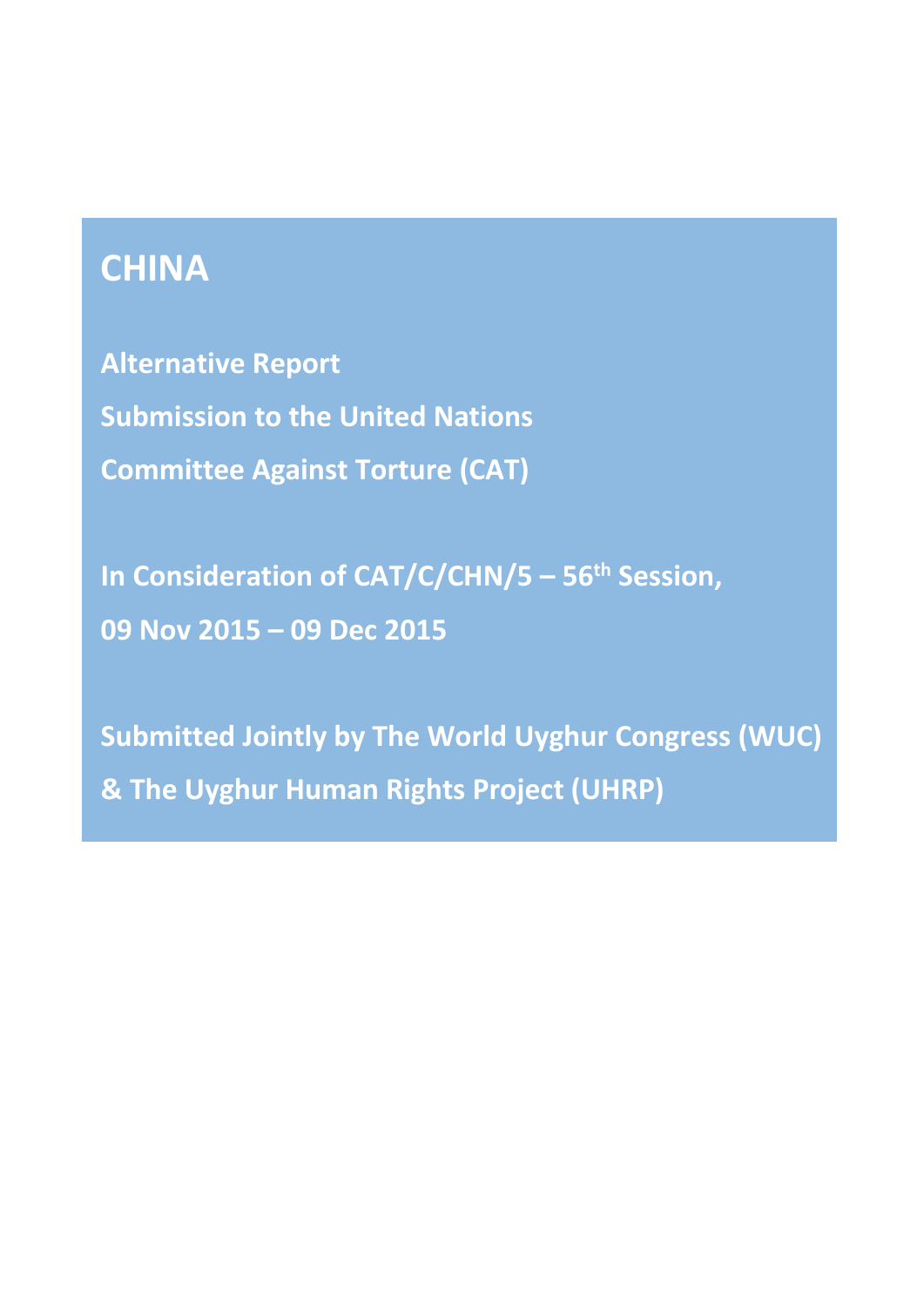#### **WUC Headquarters:**

P.O. Box 310312 80103 Munich, Germany Tel: +49 89 5432 1999 Fax: +49 89 5434 9789 Email[: contact@uyghurcongress.org](mailto:contact@uyghurcongress.org) Web Address: [www.uyghurcongress.org](http://www.uyghurcongress.org/)

The World Uyghur Congress (WUC) is an international organization that represents the collective interests of the Uyghur people in both East Turkestan (Xinjiang Uyghur Autonomous Region) and abroad. The principle objective of the WUC is to promote democracy, human rights and freedom for the Uyghur people and use peaceful, nonviolent and democratic means to determine their future. Acting as the sole legitimate organization of the Uyghur people in both East Turkestan and abroad, WUC endeavors to set out a course for the peaceful settlement of the East Turkestan Question through dialogue and negotiation.

The WUC supports a nonviolent and peaceful opposition movement against the Chinese Communist regime in East Turkestan and an unconditional adherence to internationally recognized human rights standards as laid down in the Universal Declaration of Human Rights. It adheres to the principles of democratic pluralism and rejects totalitarianism, religious intolerance and terrorism as an instrument of policy.

For more information, please visit our website: [www.uyghurcongress.org](http://www.uyghurcongress.org/)

#### **UHRP Headquarters:**

1420 K Street, NW. Suite 350 Washington DC, 20005 Tel: +1 (202) 478 1920 Fax: +1 (202) 478 1910 Email: [info@uhrp.org](mailto:info@uhrp.org) Web Address: [www.uhrp.org](http://www.uhrp.org/)

The Uyghur Human Rights Project (UHRP) was founded by the Uyghur American Association (UAA) in 2004 with a supporting grant from the National Endowment for Democracy (NED). UHRP's mission is to promote human rights and democracy for the Uyghur people, and to raise awareness of human rights abuses that occur in East Turkestan, referred to by the Chinese authorities since 1955 as the Xinjiang Uyghur Autonomous Region (XUAR).

UHRP is a human rights research, reporting and advocacy organization. The organization focuses on promoting human rights and democracy for Uyghurs and others living in East Turkestan.

For more information, please visit our website: [www.uhrp.org](http://www.uhrp.org/)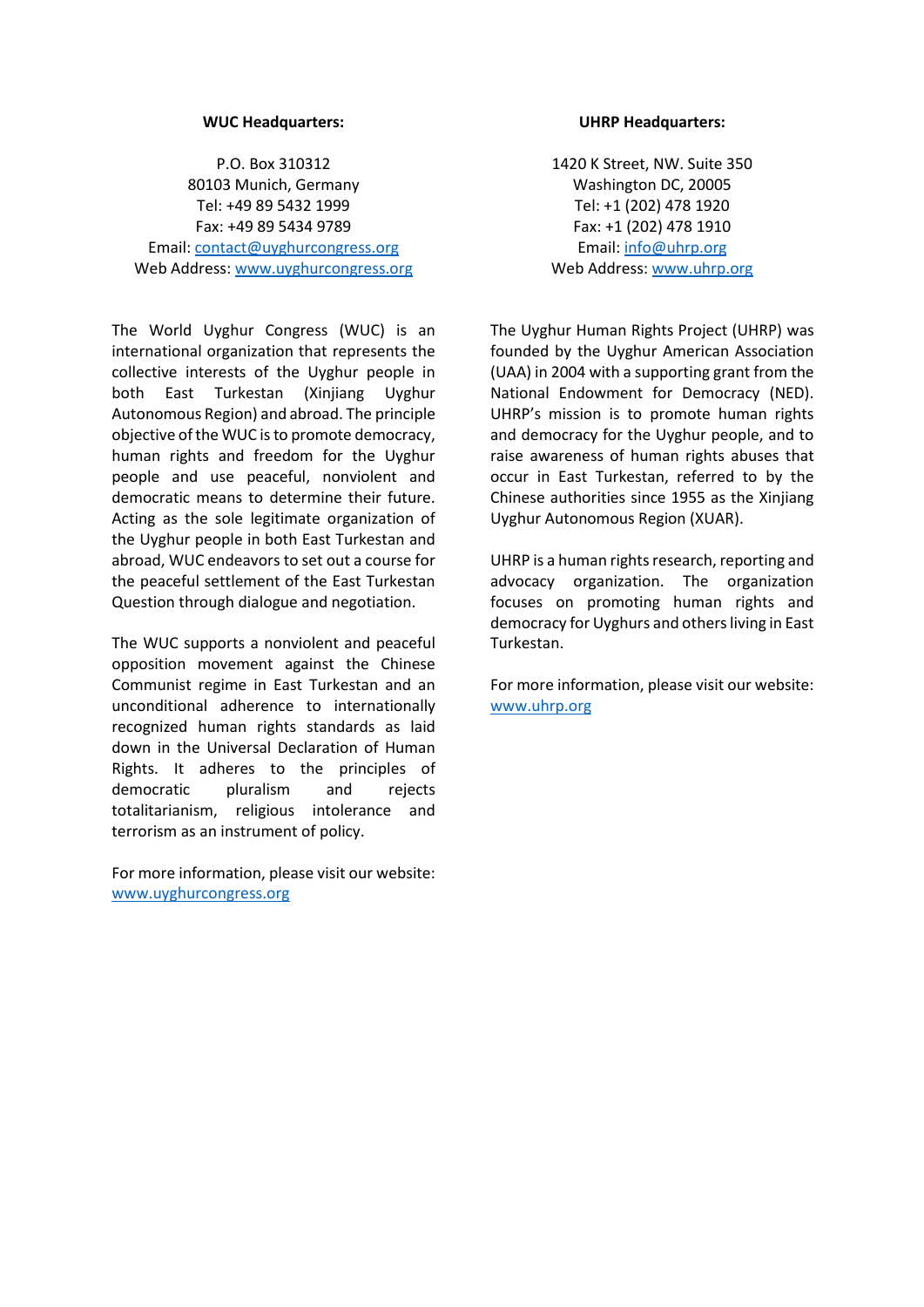# **CONTENTS**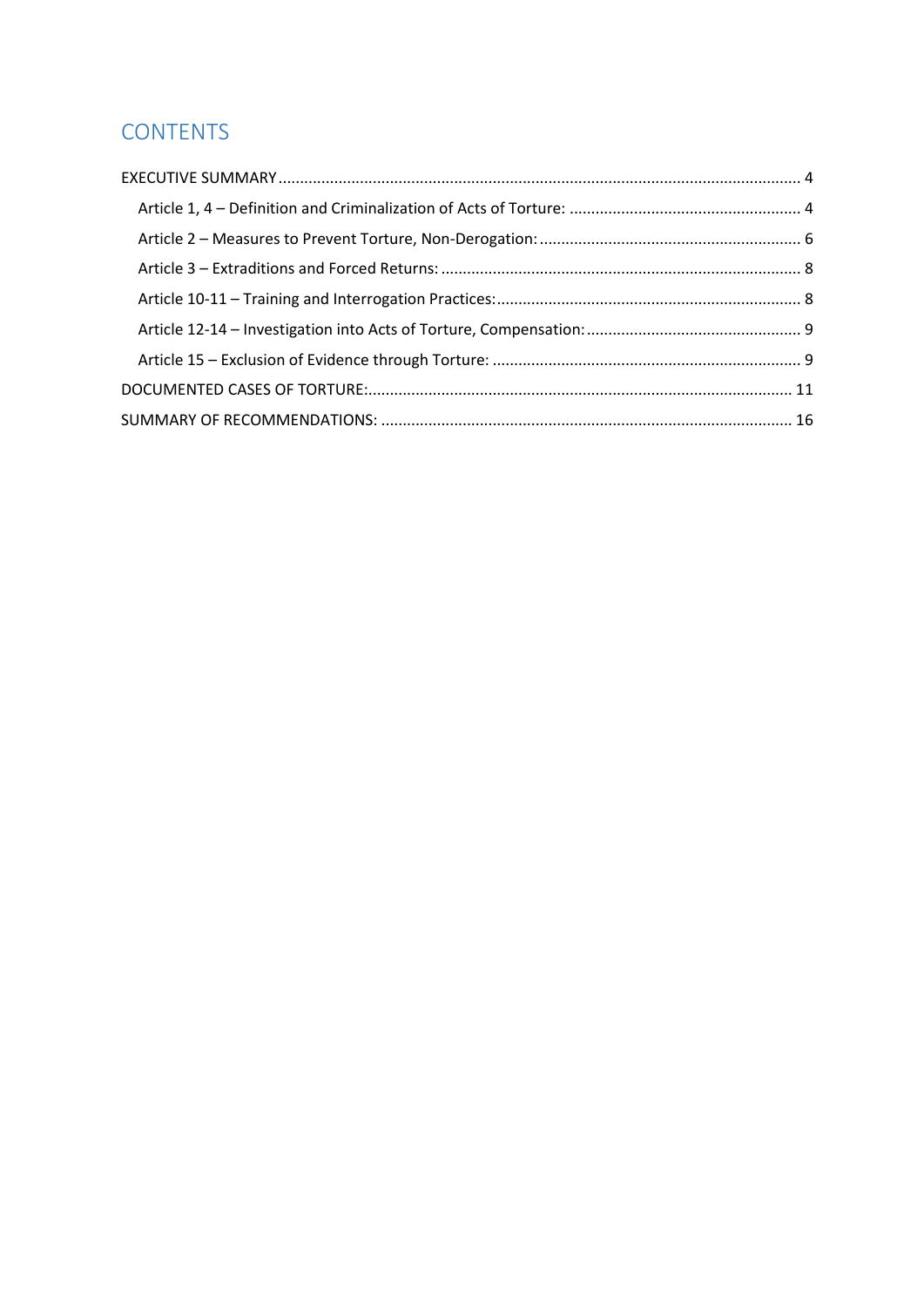# <span id="page-3-0"></span>EXECUTIVE SUMMARY

This report aims to respond to China's 5<sup>th</sup> Periodic State report (CAT/C/CHN/5) to the Committee Against Torture (the Committee) and to provide additional and alternative information during the 56<sup>th</sup> session of the Committee from 09 November to 09 December, 2015, in Geneva, Switzerland.

The report outlines some of the more concerning details regarding alleged instances and threats of torture, particularly of Uyghurs living in the Xinjiang Uyghur Autonomous Region (XUAR), as well as China's implementation of the Convention Against Torture and Other Cruel, Inhuman or Degrading Treatment or Punishment (the Convention). Of particular concern are articles 1-4 and 10-15 of the Convention.

The scope of the present report will be to address instances of torture that have taken place primarily in the XUAR against or involving members of the Uyghur ethnic group or in locations elsewhere within China's territory involving Uyghurs.

Major areas of concern to be addressed in the report:

Definition of torture under Chinese law

 $\overline{a}$ 

- Police and security training and methods
- Torture in pre-trial detention forced confessions and obtaining evidence through torture
- Violence and intimidation aimed at lawyers and human rights defenders
- Draft laws on terrorism and anti-extremism and their potential for abuses and torture
- Documented cases of torture of Uyghur detainees

# <span id="page-3-1"></span>Article 1, 4 – Definition and Criminalization of Acts of Torture:

According to numerous recommendations by the Committee, China's current definition of torture does not conform with that which is offered by the Convention. Under the Convention, torture is defined as:

Any act by which severe pain or suffering, whether physical or mental, is intentionally inflicted on a person for such purposes as obtaining from him or a third person information or a confession, punishing him for an act he or a third person has committed or is suspected of having committed, or intimidating or coercing him or a third person, or for any reason based on discrimination of any kind, when such pain or suffering is inflicted by or at the instigation of or with the consent or acquiescence of a public official or other person acting in an official capacity.<sup>1</sup>

In China's first report to the Committee in 1989 (CAT/C/7/Add.5), it is stated that, "The act of torture defined by the Convention, which also constitutes a crime under the stipulations of the Criminal Law of the People's Republic of China, is strictly prohibited in accordance with the relevant laws of the People's Republic of China."<sup>2</sup> China maintains this position in its most recent report, despite recommendations from the Committee to amend such a definition.

The Report of the Committee in 2000 recommended that China should incorporate into its domestic law a definition of torture that fully complies with the definition contained in the

<sup>1</sup> UN General Assembly (UNGA), *Convention against Torture and Other Cruel, Inhuman or Degrading Treatment or Punishment*, 10 December 1984, available at<http://www.ohchr.org/Documents/ProfessionalInterest/cat.pdf> <sup>2</sup> Committee Against Torture (CAT), *Consideration of Reports Submitted by States Parties Under Article 19 of the Convention: Initial Reports of States Parties due in 1988*, Addendum, China, CAT/C/7/Add.5, para.38.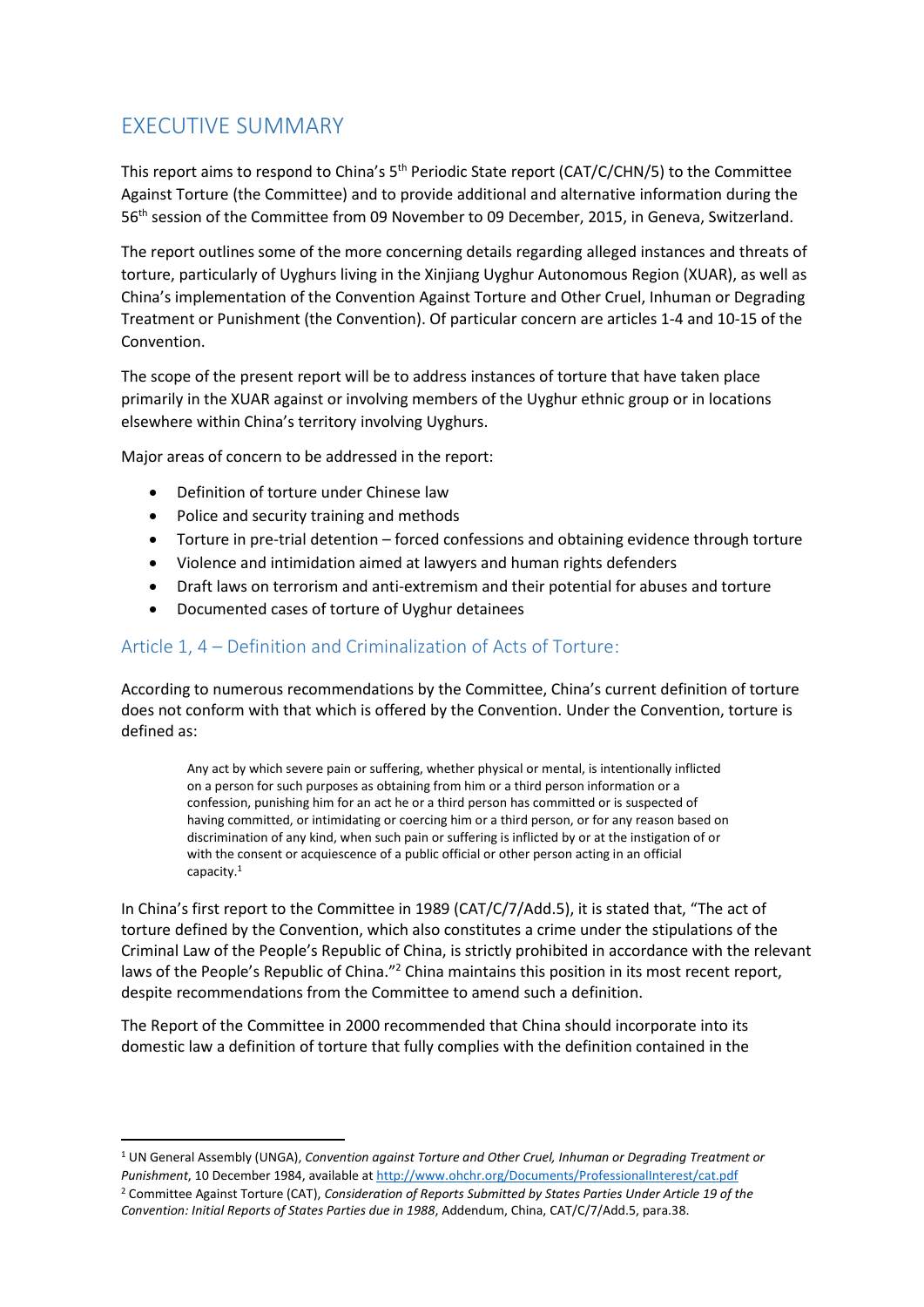Convention (A/55/44, Para. 123). This was reiterated more comprehensively in the Committee's Concluding Observations in 2008 (CAT/C/CHN/CO/4).<sup>3</sup>

Also recognized in the Concluding Observations was the lack of adequate protection against the infliction of mental or psychological pain, something that China was at least able to address through a judicial interpretation offered by the Supreme People's Court (SPC) in 2012. The interpretation does not, however, stipulate what kind of treatment is prohibited. As Human Rights Watch has pointed out, despite the release of an opinion document by the SPC in 2013 elaborating on the types of coercion prohibited, including "freezing, starving, shining [a spotlight on], hanging up, and fatiguing the accused," legal gaps persist.<sup>4</sup> According to their report, sleep deprivation remains lawful, along with anything falling outside these expressed actions.

The Concluding Observations also detailed essential issues of scope in relation to the *perpetrators* of torture. As stated by the Committee, although article 247 of the Criminal Law and article 43 of the Criminal Procedure Law restrict judicial officers and officers of an institution of confinement from engaging in the practice, the laws, "do not cover acts by "other persons acting in an official capacity," including those acts that result from instigation, consent or acquiescence of a public official".<sup>5</sup>

As a result, gaps remain within the present scope of China's accepted legal definition. The problem of torture administered by those other than police or government-sanctioned officials remains officially legal in this context and as Human Rights Watch has pointed out, the use of cell bosses (detainees who organize and abuse others on behalf of detention authorities) has been welldocumented and is widespread.<sup>6</sup> Chinese law still does not recognize that torture can be committed by those not acting in an official state capacity.

It is also worth noting that although the word 'torture' exists in Chinese, the term is not used in domestic law and media reports when referring to the practice spelled out by the Convention.<sup>7</sup> The government instead uses the term, 'coerced confession' (*xingxun bigong*), which echoes a description of acts that constitute torture, but still maintains some distance from the agreed upon definition in the Convention itself.

Likewise, the neglect of the relevance of psychological abuses cannot be overlooked in the context of the XUAR and the Uyghur people generally. Since 2009, China has stepped up measures against the Uyghur people that can be considered to fall within the ambit of the Convention. For instance, reported in early February, 2015, Uyghur imams were forced to dance in the street while chanting slogans in support of the state – both humiliating and degrading. Imams were also required to swear an oath not to teach religion to children.<sup>8</sup>

In the same vein, the prevalence of humiliating and degrading public trials in front of thousands of spectators has made a resurgence in the XUAR. Chinese state media reported on May 28, 2014, that 55 Uyghurs had been sentenced to crimes ranging from terrorism to separatism in front of a crowd of 7000 spectators, with three having been sentenced to death.<sup>9</sup> Public trials like these have

 $\overline{a}$ 

7 Ibid.

<sup>3</sup> Committee Against Torture (CAT), *Concluding observations of the Committee Against Torture: China,* 21 November 2008, CAT/C/CHN/CO/4, available at[: http://www2.ohchr.org/english/bodies/cat/docs/CAT.C.CHN.CO.4.pdf](http://www2.ohchr.org/english/bodies/cat/docs/CAT.C.CHN.CO.4.pdf) <sup>4</sup> Human Rights Watch (2015). *Tiger Chairs and Cell Bosses: Police Torture of Criminal Suspects in China.* © 2015 by Human Rights Watch.

<sup>5</sup> Ibid. 6 Ibid.

<sup>8</sup> The Express Tribune, (2015, April 18). Suppressing religious freedoms: Chinese imams forced to dance in Xinjiang region, *The Express Tribune*. Retrieved from[: http://tribune.com.pk/story/871879/suppressing-religious-freedoms-chinese](http://tribune.com.pk/story/871879/suppressing-religious-freedoms-chinese-imams-forced-to-dance-in-xinjiang-region)[imams-forced-to-dance-in-xinjiang-region](http://tribune.com.pk/story/871879/suppressing-religious-freedoms-chinese-imams-forced-to-dance-in-xinjiang-region)

*<sup>9</sup> BBC News, (2014, May 28). China sentences 55 people in Xinjiang stadium, BBC News. Retrieved from: <http://www.bbc.co.uk/news/world-asia-china-27600397>*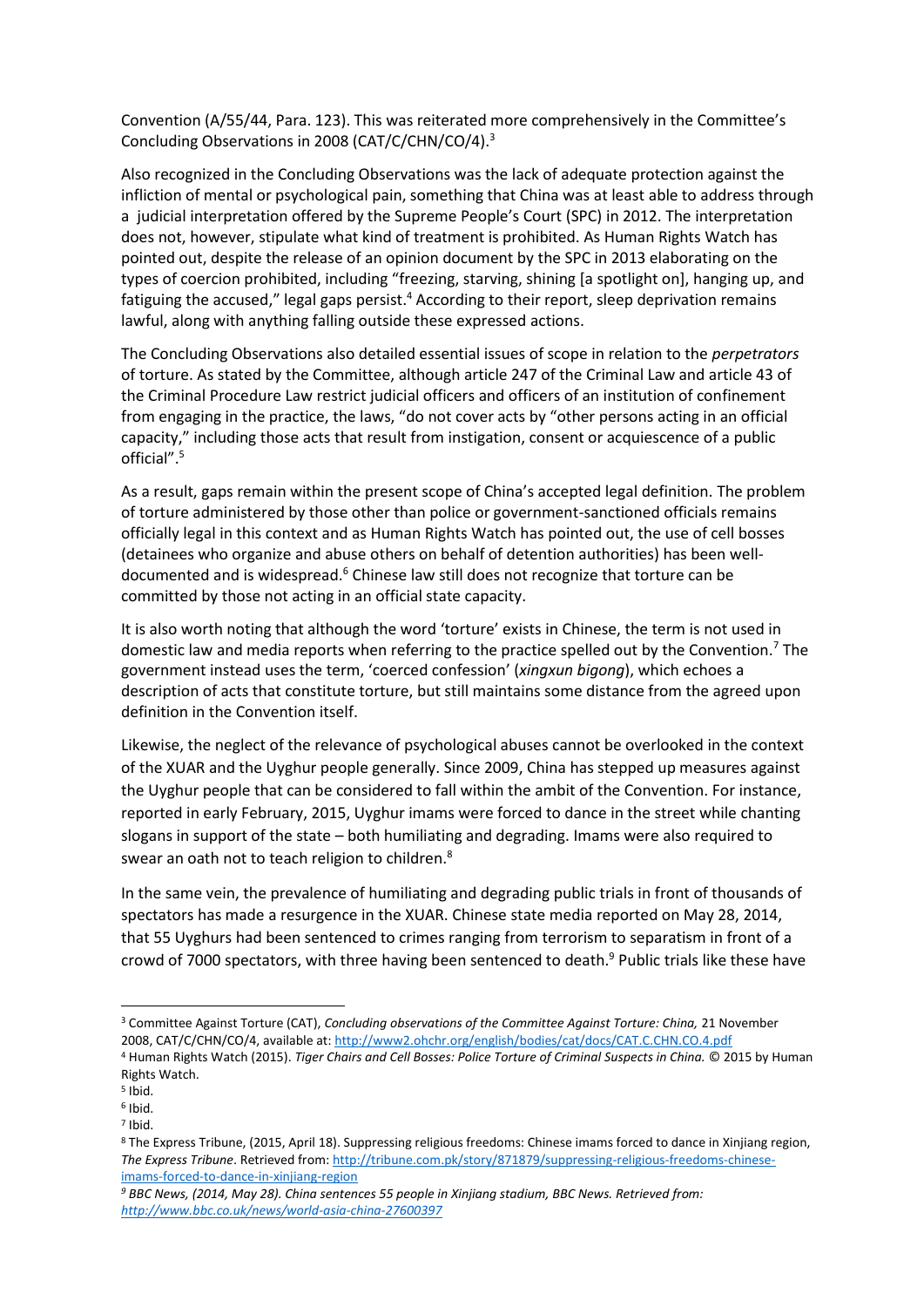been shown to lead to even more fractured ethnic communities as well as greater deterioration of the relationship between the Uyghur people and the state.

In order to fall in line with the Committee's recommendations, the Chinese government must first amend the definition it currently relies upon in its Criminal Procedure and Criminal Law so that it adequately covers all elements encompassed by Article One of the Convention. We therefore stand in accordance with the Committee's recommendations in 2008, stating that, "The State party should ensure that persons who are not judicial officers and officers of an institution of confinement, but who act in an official capacity or with the consent or acquiescence of a public official can be prosecuted for torture,"<sup>10</sup> and that China recognizes a broader range of mental and psychological abuses that constitute torture under the Convention.

#### <span id="page-5-0"></span>Article 2 – Measures to Prevent Torture, Non-Derogation:

Detailed in this report is the legislation that China has introduced that will likely have a *perverse* effect on the prevalence on torture. Legislation that has been adopted in relation to counterterrorism and anti-extremism is reviewed here in this regard along with the principle of nonderogation in exceptional circumstances.

Towards the end of 2014 and into 2015, China has developed sets of legislation on both counterterrorism and anti-extremism in response to an increase in ethnic tensions and the dubious threat allegedly posed by the practice of Islam among Uyghurs in particular. New national security legislation was also passed by the Standing Committee of the National People's Congress (NPC) on July  $1^{st}$ , citing the need for stricter cyber security and a more efficient crisis management system.<sup>11</sup>

The first draft of the counter-terror law consisting of 106 articles in 10 chapters was published for open review on November 3, 2014.<sup>12</sup> During the second session of the Standing Committee of the NPC in February, a second draft was submitted with some revisions, likely due to international criticism and some domestic concerns. One such revision was the removal of 'thoughts' from the stated definition of terrorism itself – taken as a modest victory by the international community considering the incredibly broad language already adopted.

A broad anti-extremism law was also unveiled and unanimously approved back on November 28<sup>th</sup>, 2014, by the Xinjiang People's Congress, which came into effect on January  $1<sup>st</sup>$ , 2015. The legislation added 18 additional articles to regulations passed nearly two decades ago as a means to target the alleged rise in religious extremism in the region. The law prohibits the wearing of symbols associated with religious extremism, defined in the new legislation as "…activities or comments that twist the doctrines of a religion and promote thoughts of extremism, violence and hatred."<sup>13</sup> The law also prohibits the viewing or distribution of videos about jihad, terrorism or religious extremism in or outside religious venues.

Uyghurs charged with offenses relating to terrorism and religious extremism can be legally denied access to legal representation. According to China's Criminal Procedure Law (CPL), police are legally entitled to deny access to lawyers for suspects charged with terrorism and state security offenses. Defendants in such cases must be granted approval by police in order to access legal representation.<sup>14</sup>

[http://www.npc.gov.cn/englishnpc/news/Legislation/2015-07/01/content\\_1940329.htm](http://www.npc.gov.cn/englishnpc/news/Legislation/2015-07/01/content_1940329.htm) <sup>12</sup> Anti-terrorism law draft text (反恐怖主义法(草案)全文) (2014, November 3), available at:

<sup>13</sup> Jia, C. (2014, November 29). Curbs on Religious Freedom Beefed Up in Xinjiang, *China Daily*. Retrieved from: [http://www.chinadaily.com.cn/china/2014-11/29/content\\_18996900.htm](http://www.chinadaily.com.cn/china/2014-11/29/content_18996900.htm)

<sup>10</sup> Committee Against Torture (CAT), *Concluding observations of the Committee Against Torture: China,* 21 November 2008, CAT/C/CHN/CO/4, available at[: http://www2.ohchr.org/english/bodies/cat/docs/CAT.C.CHN.CO.4.pdf](http://www2.ohchr.org/english/bodies/cat/docs/CAT.C.CHN.CO.4.pdf)  $11$  China adopts national security law (2015, July 1), available at:

[http://www.npc.gov.cn/npc/xinwen/lfgz/flca/2014-11/03/content\\_1885027.htm](http://www.npc.gov.cn/npc/xinwen/lfgz/flca/2014-11/03/content_1885027.htm)

<sup>14</sup> Criminal Procedure Law of the People's Republic of China, art. 37 (2012).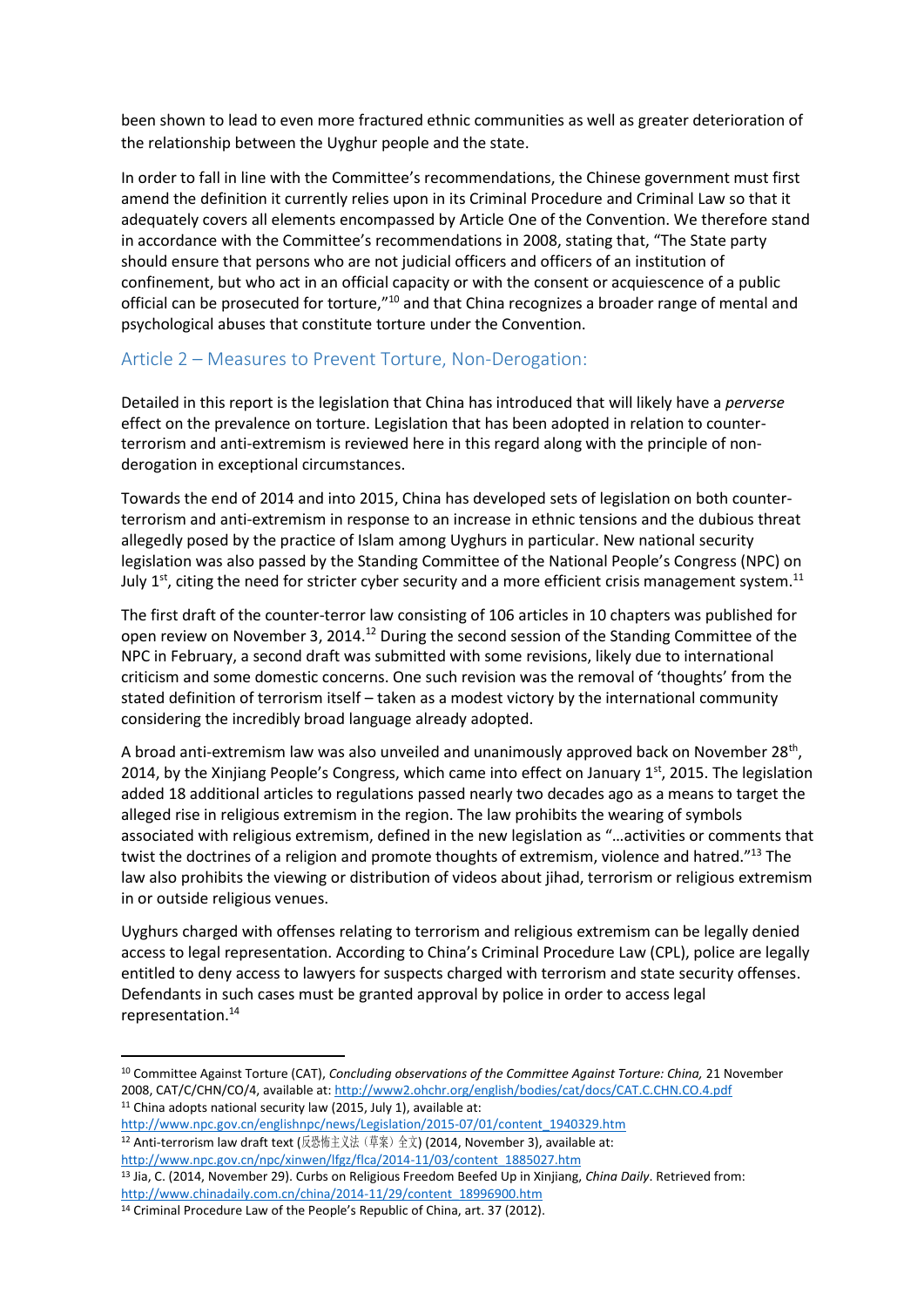The net result of this new legislation and its knock-on effect on the prevalence of torture and other illegal state activities is easily predictable. By broadening the definitions of terrorism, religious extremism and what constitutes 'endangering state security', China has, in effect, vastly expanded opportunities for the use of torture as a policing method and within the criminal justice system generally.

Criminal suspects charged with these offenses can also be held in secret locations, outside of official detention centres, for up to six months on the basis of state security. By allowing detainees to be taken to secret locations for detention with no oversight into police interrogation methods, the government fosters an environment where torture will likely persist.

Interrogations of prisoners are routinely more severe when they involve those who have been detained on terrorism or extremism charges. Arrests on these charges generally lead interrogators to believe that the suspect may possess information that could lead them to supposed criminal associates or a terror network. China has long charged that Uyghurs who have committed violence in the region, particularly since 9/11, have clear links to regional and international terror networks. Despite scholarly research coming to a contrary conclusion, the current approach greatly increases risk factors and opportunities for torture.<sup>15</sup>

Another risk factor is the sheer number of arrests taking place in the XUAR. According to China's Chief Prosecutor of the Xinjiang People's Procuratorate, arrests in the XUAR rose to 27,165 in 2014 – a 95 percent increase from the previous year. Such a drastic increase in arrests has been a direct result of the 'Strike Hard' policy initiated by the government beginning in May, 2014, with the program intending to bring stability to the region.

Not only have arrests drastically increased, but as the Dui Hua Foundation has pointed out in its analysis of official data, "between 2008 and 2010, Xinjiang, which accounts for less than 2 percent of China's population, accounted for 50 percent of the nation's first-instance [endangering state security] trials. Given that splittism is the focus of stability maintenance in the region, the great majority of defendants in these trials is almost certain to be Uyghur."<sup>16</sup> Despite the unavailability of disaggregated data on the ethnic breakdown of the arrests, Uyghurs almost certainly make up the vast majority of those on trial for endangering state security and alleged separatist crimes.

The UN and its human rights mechanisms have reiterated the importance of the protection of human rights while countering terrorism, including during its third UN Global Counter-Terrorism Strategy Review in 2012, stating that, "any measures undertaken by Member States to prevent and combat terrorism must fully comply with their obligations under international law […] and relevant international conventions and protocols, in particular human rights law, refugee law and international humanitarian law." 17

Although we recognize the importance of adequate protections from legitimate threats, a clear gulf exists between Chinese policy and internationally accepted restraints according to international legal norms. We are rightly concerned that the aforementioned laws will likely facilitate and legitimize ongoing human rights abuses.

As an internationally agreed upon peremptory norm of *jus cogens*, under no circumstances is torture an acceptable or legal interrogation method and China's recent laws must be brought in line with these standards. The government must also recognize its obligation to ensure its citizens are

<sup>15</sup> Roberts, S. (2012). Imaginary terrorism? The global war on terror and the narrative of the Uyghur terrorist threat (PONARS Eurasia Working Paper), available at: <http://www.gwu.edu/~ieresgwu/assets/docs/ponars/RobertsWP.pdf> <sup>16</sup> Dui Hua, (2013, February 28). China's State Security Trials Suggest Ethnic Discrimination, *Dui Hua Foundation*. Retrieved from[: http://duihua.org/wp/?p=7338](http://duihua.org/wp/?p=7338)

<sup>17</sup> General Assembly resolution 66/282, *The United Nations Global Counter-Terrorism Strategy Review*, A/RES/66/182 (29 June 2012), available at[: www.undocs.org/A/RES/66/282](http://www.undocs.org/A/RES/66/282)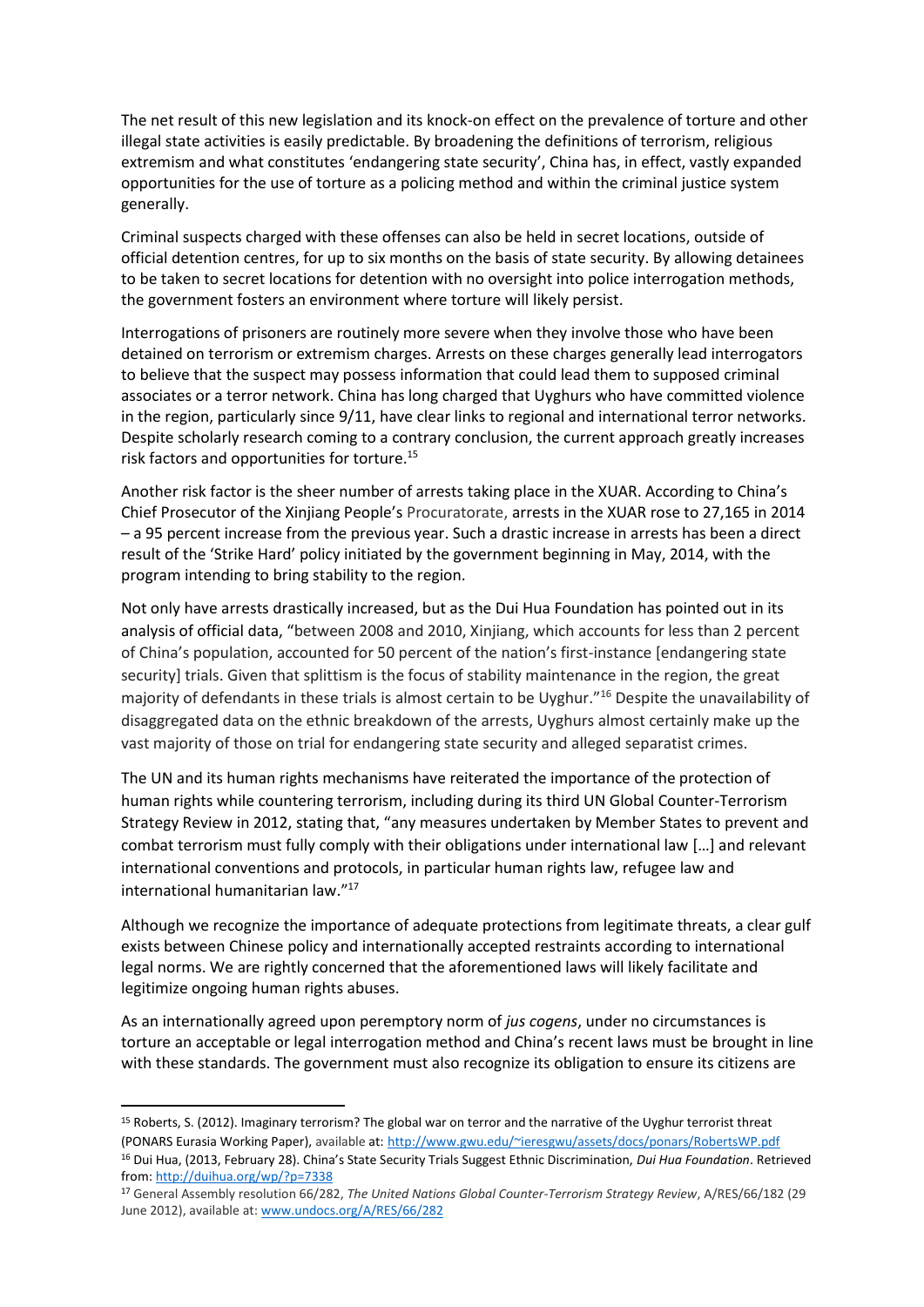not subjected to torture at the hands of state officials or those sanctioned by those officials and reduce risk factors leading to abuses.

#### <span id="page-7-0"></span>Article 3 – Extraditions and Forced Returns:

The return of Uyghur refugees and asylum seekers to China from neighbouring states has developed into a much more serious problem since China's last CAT review in 2008. Many cases of forced extraditions have been documented from Cambodia, Thailand, Malaysia, Laos, Myanmar, Nepal, Pakistan and Kyrgyzstan since 2009. Exacerbating the problem, returning states generally hold strong diplomatic and economic ties with China, increasing the pressure on weaker states to submit to China's demands.

The principle of *non-refoulement*, embedded in customary international law (CIL), asserts that no state can expel or return a victim of persecution to a territory where his or her life would be threatened on account of membership of a particular group.<sup>18</sup> The threat of torture and other illtreatment, including long prison sentences, remains high for Uyghurs who are returned in this way. A number of cases have been documented in which Uyghurs have been mistreated by authorities.

- In December 2009, the Cambodian government repatriated 20 Uyghurs, to China, where they had been persecuted on account of their peaceful political activities, ethnicity, and religion
- In August, 2011, five were rendered to China from Pakistan and another eleven from Malaysia
- In December, 2012, six Uyghurs were forcibly returned from Malaysia to China in what Human Rights Watch called a "grave violation of international law". The men were allegedly attempting to leave the country on false passports and during the detention, the men reportedly registered with the UN refugee agency in Kuala Lumpur and were to have their claims reviewed, but were deported before any decision could be made
- On July 8th, 2015, 109 Uyghurs were forcibly returned to China from immigration detention facilities in and around Bangkok, Thailand. The group included those who had been imprisoned since March, 2014, some of whom were accepted by Turkey as refugees

# <span id="page-7-1"></span>Article 10-11 – Training and Interrogation Practices:

**.** 

One of the most effective stopgaps for the prevention of torture is an appropriately trained and compensated police force. Police officers in China often operate within a system that is not best suited to ensure that investigations are undertaken within the bounds of the law. Not only should individual actors be held accountable for their actions with respect to detainees, understanding institutional pressures within the Chinese criminal justice system is crucial to a more complete understanding of the underlying causes of torture to begin with. Too often it is merely the individuals committing these crimes that are sacrificed to preserve the system.

Particularly at the local and rural levels, police are often poorly trained and their offices poorly funded. Lacking the resources or training to properly investigate criminal activity, officers and officials who work at this level recognize the expediency of using torture as a means of extracting quick confessions. In certain environments, torture may seem like the easiest and even the only way to acquire such a conviction. By relying too heavily on confessions as a source of evidence, the judicial system incentivizes the use of force against suspects in the place of legal investigative

<sup>18</sup> UN General Assembly, *Protocol Relating to the Status of Refugees*, art. 33, 31 January 1967, available at: <http://www.refworld.org/docid/3ae6b3ae4.html>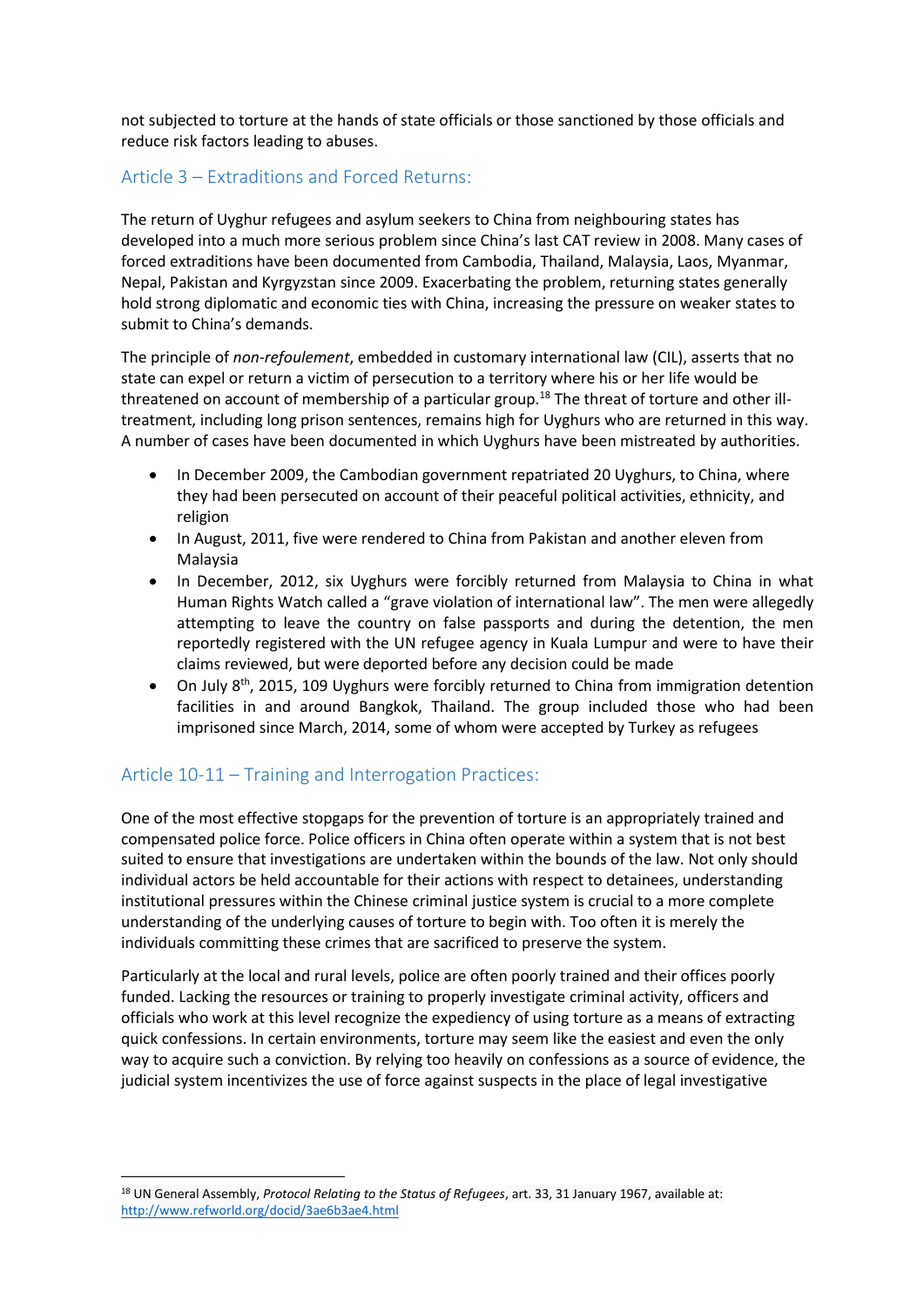work.<sup>19</sup> Suspects are also often interrogated without the presence of lawyers or independent monitors, increasing the likelihood that suspects will be mistreated.

Within the criminal justice system, the promotion of individual officers through the ranks also creates perverse incentivizes for officers to use all means necessary to gain convictions, regardless of legality of their actions.<sup>20</sup> Pressure to adhere to strict targets in relation to the number of crimes 'solved' compared to crimes reported to police creates an environment that promotes torture. Despite efforts in 2011 by the Ministry of Public Safety to prohibit the use of targets, or 'clearance rates,' it remains unclear as to whether there has been an immediate effect on the ground in reducing the practice. $21$ 

Furthermore, police officers and other officials are rarely, if ever, disciplined for their participation in torture. Impunity in this regard reinforces an attitude that sees torture as a justifiable means to an end – whether those ends include promotion or financial incentives. Though some cases have shown that mild disciplinary measures are taken in response to the use of torture, others still have resulted in promotions for allegedly 'solving the case' and withstanding ostensibly undue media pressure.<sup>22</sup>

As suggested by a report by the Open Society Justice Initiative (OSJI), "Further training tools may need to be developed for law enforcement personnel to promote a better understanding of the interplay between respecting human rights and law enforcement."<sup>23</sup> Although it may be easy to blame individual actors for their missteps, to effectively prevent detainee mistreatment, the criminal justice system as a whole must be examined to stress the importance of respecting basic and fundamental legal rights held by all citizens.

## <span id="page-8-0"></span>Article 12-14 – Investigation into Acts of Torture, Compensation:

No known investigations into allegations of torture against Uyghurs in detention have taken place. The 2009 uprisings in Urumqi were followed by numerous cases of enforced disappearances as well as credible allegations of torture (detailed below), though the government has made no concerted efforts to address this problem in the six years that have followed. Likewise, there has been no indication that there will be an impartial investigation into these cases.

Although the Chinese Constitution provides the legal basis for a channel by which victims of torture may seek compensation, stating that, "Citizens who have suffered losses as a result of infringement of their civic rights by any State organ or functionary have the right to compensation in accordance with the provisions of law,"<sup>24</sup> no effort has been made to investigate or determine cases where torture has taken place, leaving torture victims no true recourse. Without initial convictions for the perpetration of torture, the Constitution's pronouncements are rendered meaningless.

## <span id="page-8-1"></span>Article 15 – Exclusion of Evidence through Torture:

A well-documented practice in China has been the use of torture and ill-treatment during pre-trial detention as a means to 'soften' prisoners prior to, or during, interrogation. Misconduct surrounding pre-trial detention remains persistent within China's criminal justice system. Risk

1

<sup>19</sup> Wu, W. & Beken, T.V. (2010). Police torture in China and its causes: A review of literature, *The Australian and New Zealand Journal of Criminology,* pp. 557-579.

<sup>20</sup> Human Rights Watch (2015). *Tiger Chairs and Cell Bosses: Police Torture of Criminal Suspects in China.* © 2015 by Human Rights Watch.

 $21$  Ibid.

<sup>22</sup> Ibid.

<sup>23</sup> Open Society Justice Initiative, *Pretrial Detention and Torture: Why Pretrial Detainees Face the Greatest Risk*, June 2011, available at[: https://www.opensocietyfoundations.org/sites/default/files/pretrial-detention-and-torture-06222011.pdf](https://www.opensocietyfoundations.org/sites/default/files/pretrial-detention-and-torture-06222011.pdf)

<sup>&</sup>lt;sup>24</sup> Constitution of the People's Republic of China. Article 41, Chapter 2, available at: [http://www.npc.gov.cn/englishnpc/Constitution/node\\_2825.htm](http://www.npc.gov.cn/englishnpc/Constitution/node_2825.htm)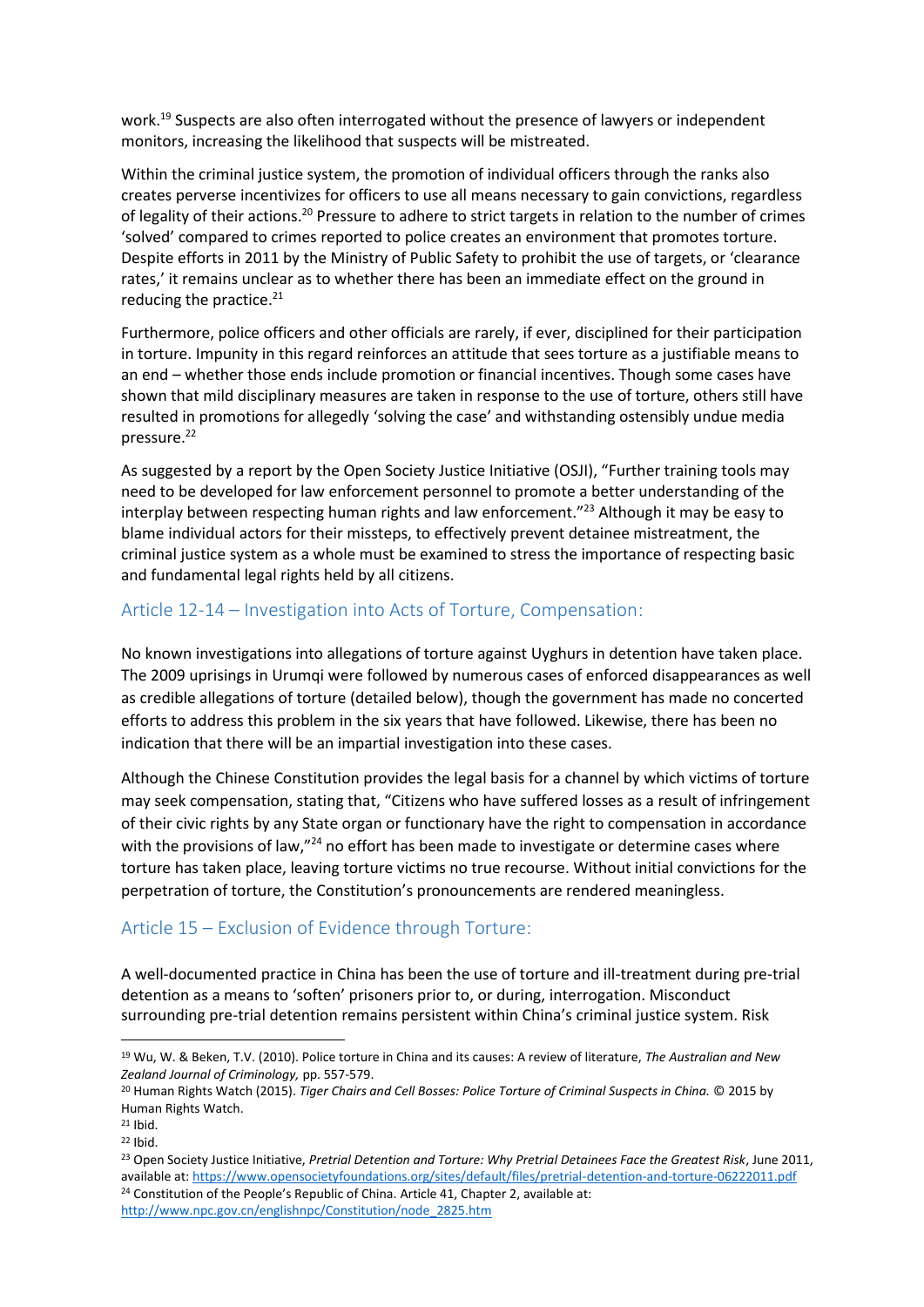factors for detainees in the period directly following their detention and official arrest, and before a trial takes place, are substantially elevated. According to the above-mentioned OSJI report detailing the increased risk factors inherent in pre-trial detention, pre-trial detainees are at particular risk of abuse. The report stresses that:

Pre-trial detainees are particularly at risk of being abused because the incentives and opportunities for torture are most prevalent during the investigation stage of the criminal justice process. Pretrial detainees are entirely in the power of detaining authorities, who often perceive torture and other forms of ill-treatment as the easiest and fastest way to obtain information or extract a confession.<sup>25</sup>

Torture for the purpose of extracting a confession has been widely documented for decades in China, despite the CPL strictly forbidding its use, "to extort confessions by torture and to collect evidence by threat, enticement, deceit or other unlawful means."<sup>26</sup> The immediate and perverse implications of this approach includes self-incrimination or false confessions that are often used later to indict the suspect on unwarranted or unfounded charges.

As former Special Rapporteur on Torture, Manfred Nowak, has pointed out, although China's CPL explicitly prohibits the extraction of confessions by torture or the collection of evidence by threat, enticement, deceit or other unlawful means, "this provision has not been matched with a prohibition of using illegally obtained confessions during court proceedings."<sup>27</sup> Nowak continues, "The Supreme Court in this regard held that confessions under torture cannot become the basis for a criminal charge or conviction, but it did not exclude their overall admissibility."<sup>28</sup>

In effect, although the court found that torture cannot be used as a *basis* for a criminal charge, it has fallen short of prohibiting the admissibility of the use of evidence obtained through illegal means during court proceedings. Under the current legal framework, there remains an incentive for police and other authorities to practice torture during interrogations as a means of forcing confessions – truthful or otherwise.

During this process, detainees are often forced to wait long periods of time until the People's Procuratorate merely approves of the arrest. According to the CPL, detainees can be held up to seven days before approval or disapproval by the People's Procuratorate of an official arrest, or up to an additional 30 days under special circumstances.<sup>29</sup> Once the arrest has been officially approved, it can then take months, and even years, for authorities to conduct and conclude official investigations in preparation for trial. There are numerous channels within the CPL that allow authorities to push back deadlines and extend the amount of time that suspects remain in detention facilities awaiting their chance for trial. Furthermore, those affected most by these measures tend to be those accused of committing crimes in relation to terrorism, religious extremism or endangering state security, which overwhelmingly affects the Uyghur community.

The practice of torture is also facilitated and exacerbated by a number of other systemic problems within China's criminal justice system. These may include a lack of access to legal assistance while in pretrial detention, a criminal justice system centred on confessions and underpinned by corruption, widespread arbitrary arrests, and poorly trained and poorly paid law enforcement officials. The recommendations of the OSJI report found that, "One of the most effective ways to prevent torture

<sup>25</sup> Open Society Justice Initiative, *Pretrial Detention and Torture: Why Pretrial Detainees Face the Greatest Risk*, June 2011, available at[: https://www.opensocietyfoundations.org/sites/default/files/pretrial-detention-and-torture-06222011.pdf](https://www.opensocietyfoundations.org/sites/default/files/pretrial-detention-and-torture-06222011.pdf)

<sup>26</sup> Criminal Procedure Law of the People's Republic of China, art. 43 (2012)

<sup>27</sup> UN Human Rights Council, *Study on the phenomena of torture, cruel, inhuman or degrading treatment or punishment in the world, including an assessment of conditions of detention*, A/HRC/13/39/Add.5, 5 February, 2010, available at: [http://www2.ohchr.org/english/bodies/hrcouncil/docs/13session/A.HRC.13.39.Add.5\\_en.pdf](http://www2.ohchr.org/english/bodies/hrcouncil/docs/13session/A.HRC.13.39.Add.5_en.pdf) <sup>28</sup> Ibid.

<sup>29</sup> Criminal Procedure Law of the People's Republic of China, art. 69 (2012)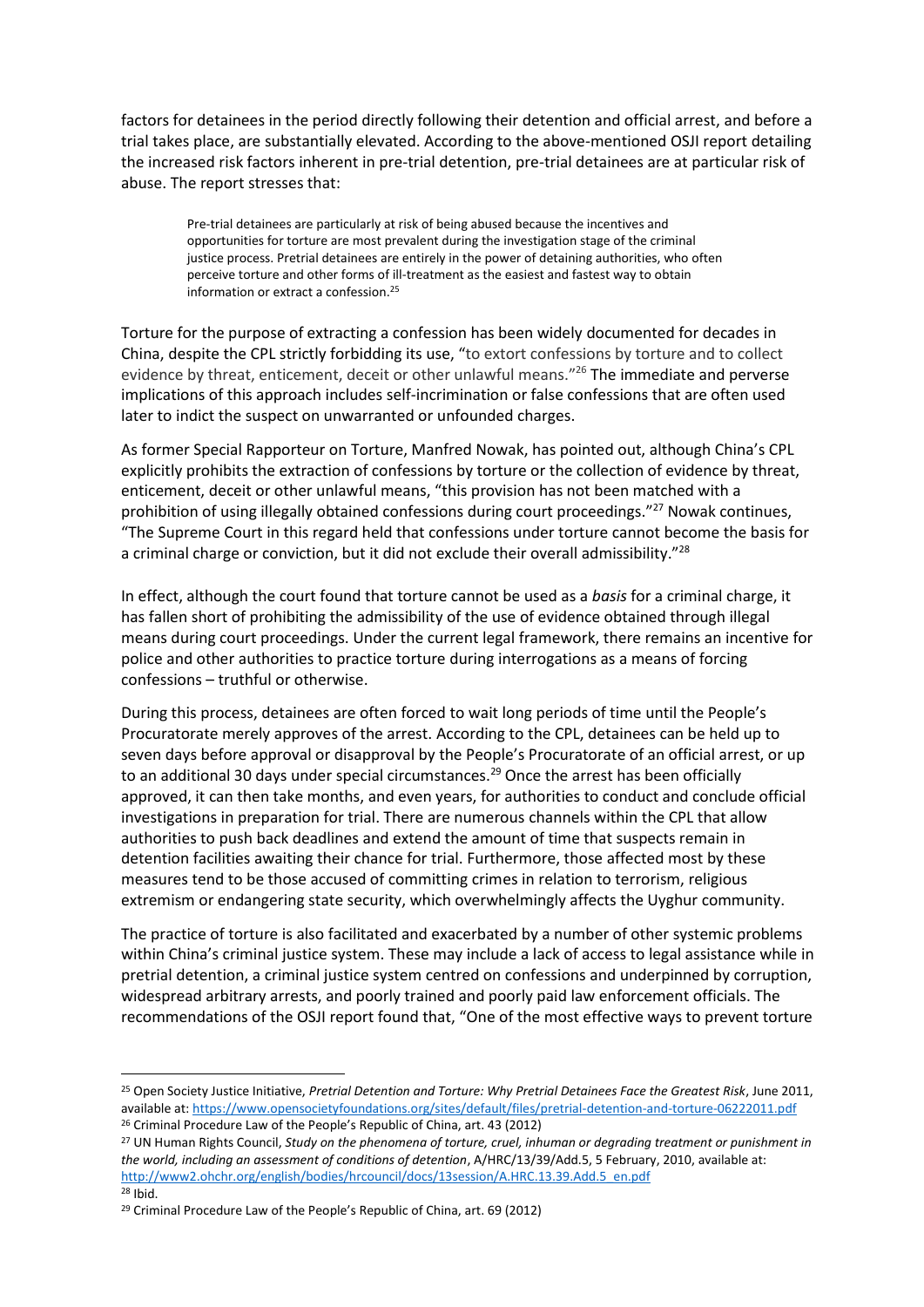is through early access to legal aid, combined with a system of regular, unannounced visits to places of detention." 30

As Special Rapporteur Nowak also pointed out in his final report in 2005, he was routinely denied full access to detention centres and to alleged victims as he lamented that, "...during the visit a number of alleged victims and family members, lawyers and human rights defenders were intimidated by security personnel, placed under police surveillance, instructed not to meet the Special Rapporteur, or were physically prevented from meeting with him."<sup>31</sup>

# <span id="page-10-0"></span>DOCUMENTED CASES OF TORTURE

The following are the documented cases of Uyghurs who have been mistreated or tortured within China's last reporting cycle from 2008, though the list is by no means exhaustive (further references are made to other prominent cases or to cases falling outside the current cycle):

#### **Ilham Tohti:**

Ilham Tohti was a noted Uyghur academic and economics professor at the Minzu University in Beijing. Professor Ilham also ran the Uighurbiz website, a forum in Mandarin Chinese to discuss economic, social and cultural issues facing the Uyghur people in China. Professor Tohti has been subjected to frequent harassment by the Chinese authorities; however, on January 15, 2014 he was arrested and was handed a life sentence on September 23, 2014 after a trial that fell far below international standards.

Prior to his sentencing, Tohti's lawyer Li Fanping reported to the South China Morning Post that he was suddenly denied food on March 1, the day suspected Uyghur assailants attacked the Kunming railway station. According to Li, he survived on water alone for 10 days, lost 16kg. Li also discovered that Tohti had been put in shackles for 20 days. $32$ 

#### **Shohret Tursun:**

According to a report from Radio Free Asia, Tursun was among some 40 men from Qorghas detained around the time of the July 5, 2009 unrest in Urumqi. Tursun died in police custody on September 18, 2009, and both family members and the local imam Alim Kari told RFA his body was returned to his family covered in bruises.<sup>33</sup> After providing details about the beating death of Shohret Tursun, Arshidin Israel, a witness to the murder, was accused of terrorism and fled to Kazakhstan on September 24, 2009, Radio Free Asia reported.<sup>34</sup>

A March 2011 report submitted by Juan Méndez, U.N. special rapporteur on torture, to the U.N. Human Rights Council confirmed that Israel fled to Kazakhstan after he had provided information to Radio Free Asia's Uyghur Service about the alleged torture to death of Shohret Tursun and the subsequent arrest of two individuals whom the Chinese authorities accused of providing

[economist-ilham-tohti-denied-food-10-days-custody-lawyer](http://www.scmp.com/news/china/article/1541335/detained-uygur-economist-ilham-tohti-denied-food-10-days-custody-lawyer)

**<sup>.</sup>** <sup>30</sup> Open Society Justice Initiative, *Pretrial Detention and Torture: Why Pretrial Detainees Face the Greatest Risk*, June 2011, available at[: https://www.opensocietyfoundations.org/sites/default/files/pretrial-detention-and-torture-06222011.pdf](https://www.opensocietyfoundations.org/sites/default/files/pretrial-detention-and-torture-06222011.pdf)

<sup>31</sup> UN Commission on Human Rights, *Report on Torture and Other Cruel, Inhuman or Degrading Treatment or Punishment: Mission to China*, 10 March 2006, E/CN.4/2006/6/Add.6, available at[: http://www.refworld.org/docid/45377b160.html](http://www.refworld.org/docid/45377b160.html) 32 Lu Huang, Keira. (2014, June 27). Detained Uygur economist Ilham Tohti denied food for 10 days in custody, lawyer says, *South China Morning Post*. Retrieved from[: http://www.scmp.com/news/china/article/1541335/detained-uygur-](http://www.scmp.com/news/china/article/1541335/detained-uygur-economist-ilham-tohti-denied-food-10-days-custody-lawyer)

<sup>33</sup> Radio Free Asia Uyghur Service. (2009, September 19). Standoff Over Death in Custody, *Radio Free Asia*. Retrieved from[: http://www.rfa.org/english/news/uyghur/death-incustody-09192009144227.html](http://www.rfa.org/english/news/uyghur/death-incustody-09192009144227.html)

<sup>34</sup> Radio Free Asia Uyghur Service. (2011, May 31). Uyghur in Chinese Custody?, *Radio Free Asia*. Retrieved from: <http://www.rfa.org/english/news/uyghur/deportation-05312011162319.html>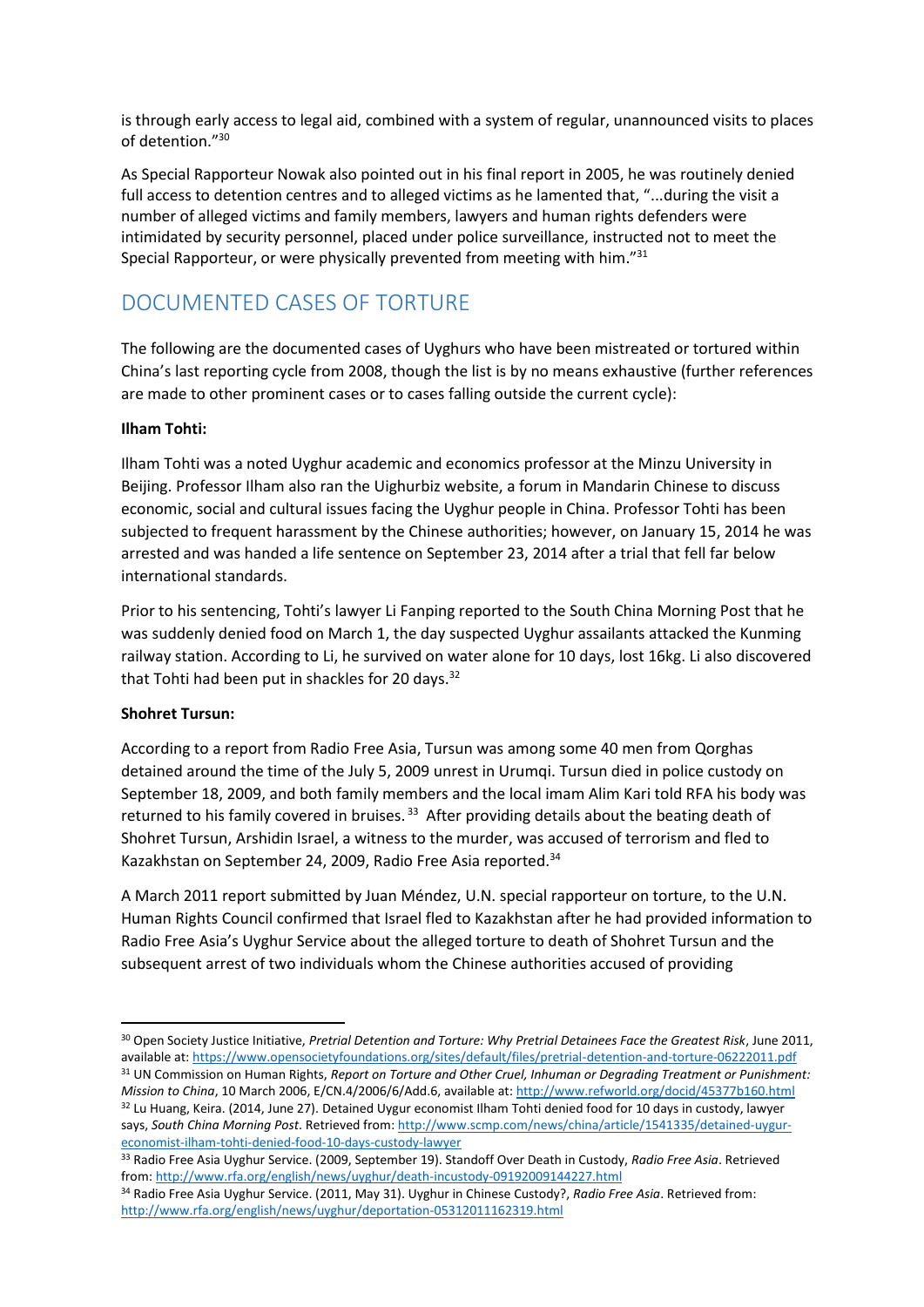information on the case to the same radio station.<sup>35</sup> Days after Mendez's report, the UNHCR reconsidered and revoked Israel's refugee status under pressure from China. He was subsequently deported to China by the Kazakh government in May 2011.<sup>36</sup>

#### **Abdukiram Abduweli:**

Abdukarim Abduweli is a religious leader from Kucha. In the late 1980s, Abduweli travelled across the XUAR preaching the Quran and advocating the spread of Islam. Abduweli was detained in November 1990, and charged in 1991 with inciting counter-revolutionary propaganda. Amnesty International outlines Abduweli's mistreatment in custody: Until his sentencing in 1993, he was subject to solitary confinement and his ability to pray was restricted. In September 2011 after his 12-year sentence was extended a fourth time, he went on hunger strike and was reportedly forcefed via an IV tube, and his family reported he was critically malnourished. On November 16, 2011, they were notified he had developed bone and joint cancer, which had advanced so severely that it caused his sight and hearing to diminish, but he was denied necessary medical attention and access to his family.<sup>37</sup>

#### **Anonymous:**

In a November 2013 interview for its 2014 report on online restrictions for Uyghurs, UHRP staff interviewed a man who described a September 10, 2012 beating by police following a business trip to Turkey and Indonesia.<sup>38</sup> After returning to the XUAR, plainclothes policemen took the man in custody in a local hotel. The man told the UHRP that the police, three Uyghurs, told him they knew what he had done in Turkey, though he had done nothing but purchase materials for his furniture business, and demanded a confession. When he explained he had nothing to confess, he was told that they could use other methods to get information. At that point, another Chinese man came into the questioning and told him, I can do whatever I want to do to you. Because you are Uyghur, I can do whatever I want to do you. He was tough, severe. He beat the man with his hands, then took his passport. He was subsequently released.

#### *Torture cases following 2009 unrest in Urumqi:*

In 2010 and 2011, Uyghur interviewees provided the UHRP with accounts of the torture of Uyghurs in custody following unrest in Urumqi in July 2009.

An Urumqi resident interviewed by UHRP gave an account of the detention of 15-year-old Almas, who was detained while outside his home on or around July 10. Police officers came, covered Almas' head with a black bag, and took him away. Almas reported being tortured for 72 hours in police custody, particularly with an electric rod that was used on his genitals.<sup>39</sup>

Almas was released from detention after four days, after a number of his teachers spoke with police and stated that he had been at home on July 5. Almas believes he was detained because someone previously detained had provided his name to the police while being tortured.

[http://www2.ohchr.org/english/bodies/hrcouncil/docs/16session/A.HRC.16.52.Add.1\\_EFSonly.pdf](http://www2.ohchr.org/english/bodies/hrcouncil/docs/16session/A.HRC.16.52.Add.1_EFSonly.pdf) 36 Fay, G. (2011, June 20). Uighur refugee extradited by Kazakhstan, held in China, Committee to Protect Journalists.

**<sup>.</sup>** <sup>35</sup> Human Rights Council*, Report of the Special Rapporteur on torture and other cruel inhuman or degrading treatment or punishment, Juan E. Méndez*, 1 March 2011, A/HRC/16/52/Add.1, available at:

Retrieved from[: https://cpj.org/blog/2011/06/uighur-refugee-extradited-by-kazakhstan-held-in-ch.php](https://cpj.org/blog/2011/06/uighur-refugee-extradited-by-kazakhstan-held-in-ch.php) <sup>37</sup> Amnesty International Urgent Action, Health of Uighur Prisoner 'Critical' (2012, September 20). Retrieved from: <http://www.amnestyusa.org/sites/default/files/uaa27112.pdf>

<sup>38</sup> UHRP's internet freedom report is available here: [http://uhrp.org/press-release/trapped-virtual-cage-chinese-state](http://uhrp.org/press-release/trapped-virtual-cage-chinese-state-repression-uyghurs-online.html)[repression-uyghurs-online.html](http://uhrp.org/press-release/trapped-virtual-cage-chinese-state-repression-uyghurs-online.html)

<sup>39</sup> UHRP (2020). *Can Anyone Hear Us? Voices From The 2009 Unrest In Urumchi,* available at[: http://uhrp.org/press](http://uhrp.org/press-releases-uaa-and-uhrp-reports/can-anyone-hear-us-voices-2009-unrest-urumchi)[releases-uaa-and-uhrp-reports/can-anyone-hear-us-voices-2009-unrest-urumchi](http://uhrp.org/press-releases-uaa-and-uhrp-reports/can-anyone-hear-us-voices-2009-unrest-urumchi)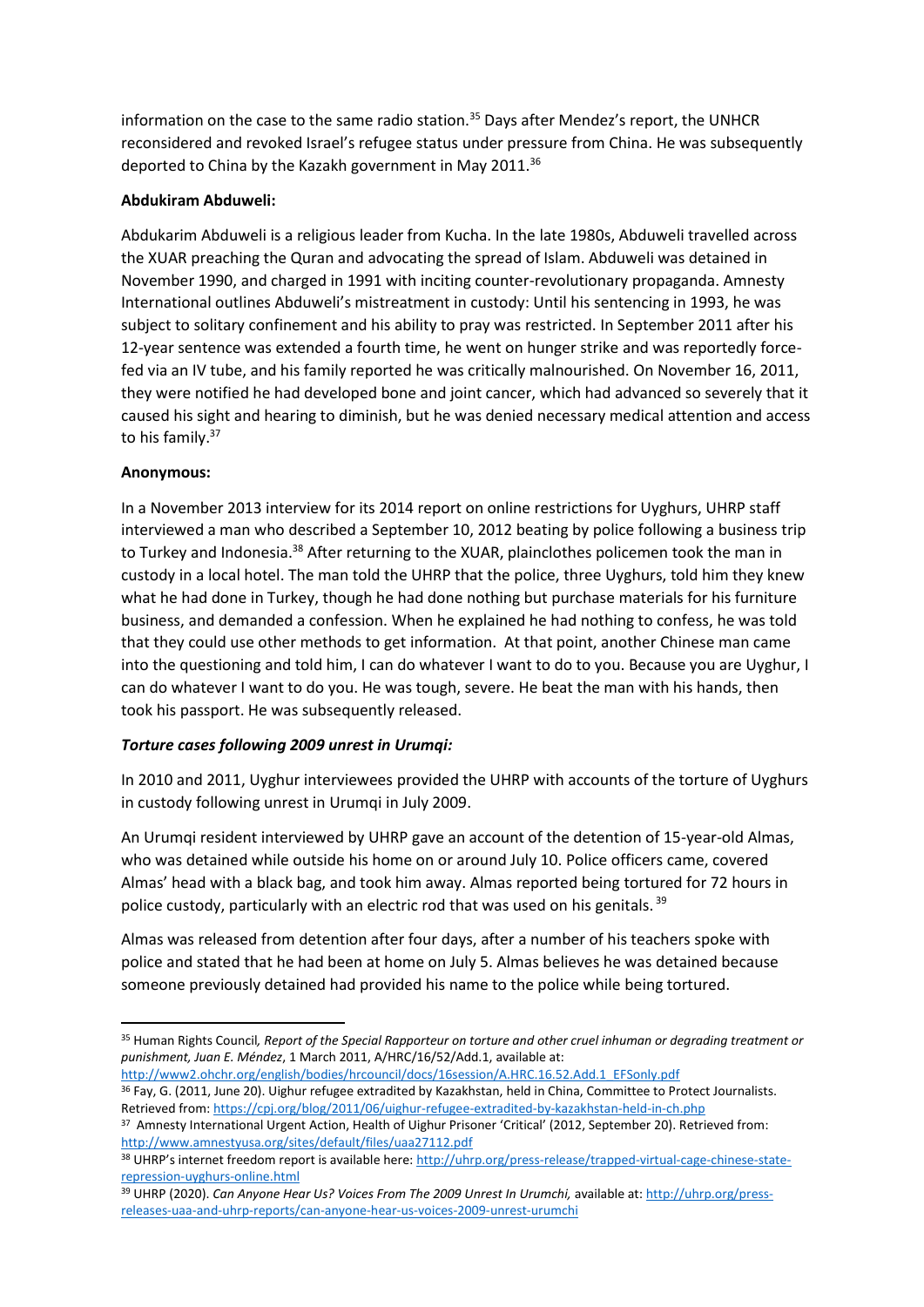An 18-year-old Uyghur asylum seeker now living in Holland recounted being arrested on July 7, 2009. He stated that he had been present at the demonstrations on July 5. He described being taken to the Shengli Lu police station, which he said was full of Uyghurs, some of whom were tied up, and most of whom were handcuffed. He was beaten and tortured, in addition to being questioned regarding what he had been doing on July 5. He was subsequently released on July 9, but he was told that he could be arrested again at any time, and he was required to report to the police every week.<sup>40</sup>

A RFA article dated September 4, 2012 described the disappearance and torture of Imammemet Eli. Eli's mother Patigul told RFA reporters her son has been detained in July 14, 2009 and that the last indication she had of his condition was nine months after his arrest. She learnt from Eli's fellow inmates he had been tortured and as a result of his injuries been sent to a hospital. RFA noted Patigul had been petitioning the government and police to disclose the whereabouts of her son.<sup>41</sup>

#### **Noor-Ul-Islam Sherbaz:** 42

Uyghur teenager Noor-Ul-Islam Sherbaz, who was 17 years old when detained on July 27, 2009, was convicted for 'provoking an incident' and alleged murder on the strength of evidence gathered by security cameras on July 5, 2009. Sherbaz, whose case was also reported by Amnesty International and Radio Free Asia,<sup>43</sup> was given a life sentence immediately following a trial that lasted just 30 minutes on April 13, 2010. As stated by Amnesty International, in video footage shown in court, Sherbaz was not seen beating anyone, although he was on the same street where a beating occurred. Noor-Ul-Islam's father, Sherbaz Khan, who is a Pakistani national, said his son left the house on July 5 to attend the entrance examination for the third year of high school. Sherbaz Khan told Radio Free Asia reporters that his son had been tortured in pre-trial detention and forced to sign a confession. In an article dated December 6, 2011, Radio Free Asia reported Noor-Ul-Islam Sherbaz had died in prison.<sup>44</sup>

#### **Mirzahid Amanullah Shahyari:**

According to overseas media reports, 11-year-old Mirzahid Amanullah Shahyari died in police custody in the city of Korla after being detained on May 20, 2012 for studying Islamic prayer and the Koran. Two other students and their teacher were also detained. Mirzahid's mother, Rizwangul, observed clear signs of torture on his body that contradicted official Chinese claims that he had committed suicide. <sup>45</sup> The case draws close parallels to the case of Shohret Tursun, whose body was buried hastily following his death.

Police forbade Rizwangul from speaking to other people about his death, and ordered that he be buried immediately. Mirzahid's father, who lives abroad, had recently obtained permission for Rizwangul, Mirzahid and another son to reside in Turkey, but Chinese authorities had prevented the three from leaving China by confiscating their identity cards and forbidding them from obtaining

**<sup>.</sup>** <sup>40</sup> UHRP (2011). *A city ruled by fear and silence: Urumchi, two years on*, available at: <http://docs.uyghuramerican.org/July5-report.pdf>

<sup>41</sup> Radio Free Asia Uyghur Service. (2012, September 4). Mom Placed under House Arrest, *Radio Free Asia*. Retrieved from: <http://www.rfa.org/english/news/uyghur/arrest-09042012194654.html>

<sup>42</sup> UHRP (2013). *To Strike The Strongest Blow: Questions Remain Over Crackdown On 2009 Unrest In Urumchi*, available at: <http://docs.uyghuramerican.org/to-strike-the-strongest-blow.pdf>

<sup>43</sup> Amnesty International (2010). *Justice, justice: The July 2009 protests in Xinjiang, China*, available at: [http://www.observatori.org/paises/pais\\_81/documentos/asa170272010en.pdf](http://www.observatori.org/paises/pais_81/documentos/asa170272010en.pdf) 

<sup>44</sup> Radio Free Asia Uyghur Service (2011, December 6). Uyghur Youth Dies in Jail, *Radio Free Asia*. Retrieved from: <http://www.rfa.org/english/news/uyghur/jail-12062011110617.html/>

<sup>45</sup> UHRP (2013). *Sacred Right Defiled: China's Iron-fisted Repression of Uyghur Religious Freedom*, available at: <http://docs.uyghuramerican.org/Sacred-Right-Defiled-Chinas-Iron-Fisted-Repression-of-Uyghur-Religious-Freedom.pdf>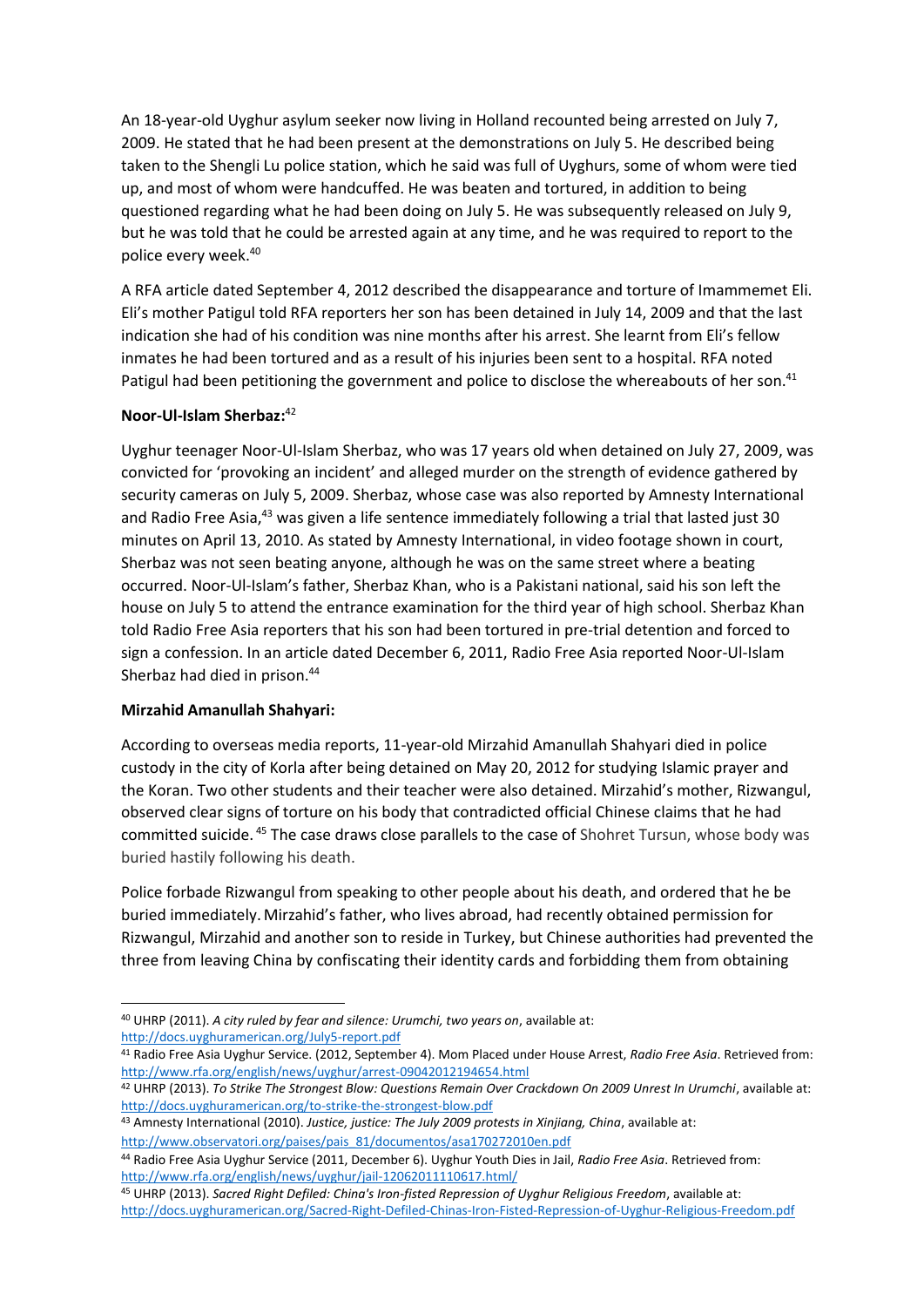passports.<sup>46</sup> Confiscation of identity cards and passports continues to act as a Chinese tactic to supress freedom of movement in the region.

Chinese police subsequently detained Urumqi resident Pamir Yasin for tweeting information on his Sina Weibo account about Mirzahid's death. Chinese authorities placed him under 15 days of administrative detention for circulating 'distorted information,' under Article 47 of China's Public Security Administration Punishment Law. The law allows authorities to detain citizens without trial for up to 15 days for "inciting ethnic hatred or ethnic discrimination or publishing ethnically discriminatory or insulting content in printed materials or online." Police also reportedly detained Mirzahid's uncle for allegedly giving information to the foreign media.<sup>47</sup>

#### *Other cases outside China's current reporting cycle:*

#### **Osman Imin:**

Osman Imin is a Uyghur Christian who was first arrested in 2004. He was allegedly tortured severely by police, chained to a metal bed and beaten repeatedly during the period he spent in detention after this initial arrest. He was eventually released on bail in the same year. <sup>48</sup>

#### **Ershiddin:**

"I lived with 10 other prisoners in a narrow room," he said. "Most of the Uyghurs were political prisoners from the southern part of Xinjiang. Their crimes were simple ones, such as reading a religious book published overseas, watching a religious video or film, or selling a religious propaganda poster."

"The Uyghur political prisoners were not only beaten and tortured by the prison guards, but also insulted by the Han Chinese prisoners inside the prison," he said.<sup>49</sup>

## **Huseyin Celil:**

The family of a Chinese-Canadian imprisoned in China on terror-related charges spoke with CTV News inside the country, despite the fear that police would arrest them for talking to the foreign press. Huseyin Celil's sister, mother and older brother met CTV's Steve Chao to speak out about his alleged mistreatment.

"He is being tortured by Chinese police," said Celil's mother. "They forced him to sign a confession, or he would be put in a hole and buried alive."

Celil himself has told a courtroom he was tortured by secret police. However, no Canadian envoys were in the courtroom Friday when Celil, a former Muslim leader from Hamilton, made the rare appearance. His sister and son attended. In response to the report, the federal government said it dispatched diplomats to Urumqi, China, with orders they remain there indefinitely, *The Globe and Mail* reports.<sup>50</sup>

<sup>1</sup> <sup>46</sup> Lipes, J. (2012, June 4). Death in Detention Draws Denigration*, Radio Free Asia*. Retrieved from: [http://www.rfa.org/english/news/uyghur/death-06042012180843.html.](http://www.rfa.org/english/news/uyghur/death-06042012180843.html)

<sup>47</sup> Abdilim, M. & Mamatjan, J. (2012, June 5). Uyghur Detained Over Tweets, *Radio Free Asia*. Retrieved from: [http://www.rfa.org/english/news/uyghur/pamir-yasin-06052012181049.html.](http://www.rfa.org/english/news/uyghur/pamir-yasin-06052012181049.html) 

<sup>48</sup> UHRP (2013). *Sacred Right Defiled* (see footnote 42)

<sup>49</sup> Radio Free Asia Uyghur Service (2015, July 31). Uyghur Exile Pursues Life in Turkey After Taunts and Torture Back in China, *Radio Free Asia*. Retrieved from[: http://www.rfa.org/english/news/uyghur/exile-pursues-life-in-turkey-after](http://www.rfa.org/english/news/uyghur/exile-pursues-life-in-turkey-after-taunts-and-torture-back-in-china-07312015153931.html)[taunts-and-torture-back-in-china-07312015153931.html](http://www.rfa.org/english/news/uyghur/exile-pursues-life-in-turkey-after-taunts-and-torture-back-in-china-07312015153931.html)

<sup>50</sup> CTV News (2007, February 8). Family claims Huseyin Celil tortured in China, *CTV News*. Retrieved from: <http://www.ctvnews.ca/family-claims-huseyin-celil-tortured-in-china-1.228305>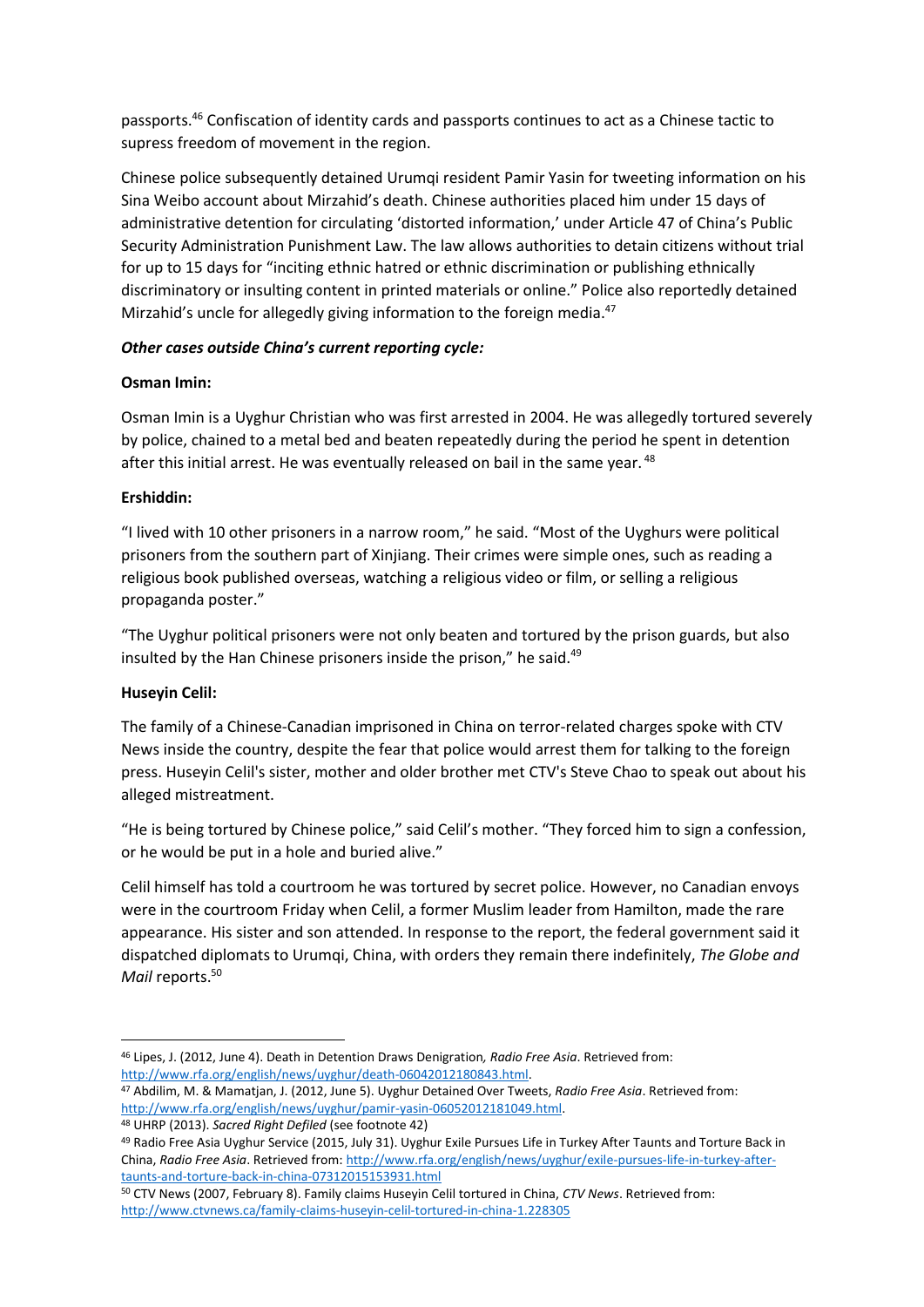#### **Tudahun Hoshur:**

In mid-2006, Tudahun Hoshur, a 31-year old trader from Ghulja City, was suspended from a ceiling by his hands, beaten, and denied food for three days for failing to memorize in Chinese all 45 articles of the regulations at Kosheriq Detention Center in Suydung County, Yili Prefecture.<sup>51</sup>

#### **Ismail Semed:**

Ismail Semed, who was executed on February 8, 2007 for allegedly attempting to "split the motherland," was convicted on the basis of confessions that were likely extracted from two other Uyghur prisoners through torture. Semed told his wife just before his execution that his confession was coerced through torture.<sup>52</sup>

#### **Shirali:**

In late 2001 and early 2002, Nepalese authorities forcibly returned at least two Uyghur, to the Chinese authorities in the XUAR. One of these men, Shirali, who had been issued with a refugee reference number, was executed in or around October 2003. Before his execution, Shirali gave a comprehensive first hand description of torture to Radio Free Asia (RFA):

One executioner winked at the other, who then came over and pressed down the switch of the chair. As if someone was pouring me with boiling water and peeling off my skin, my entire body was in a harsh pain. I was tortured this way for about three minutes…After a short while, that executioner turned off the chair switch. He came to me and said to me using the interpreter, 'Just like what we said, you will not get out of here alive. So you must confess.'

They tied my hands and hung me up high. Then they beat me for about half an hour with shackles. I screamed loudly because I could not stand the pain. During this time my body was covered with blood. [Then] they took me down and poured a bucket of water over me.

That heavy executioner said nothing and turned on the chair switch. As if someone was pulling out my heart and sticking a needle through my body, this time I was suffering from an unbearable burning pain. I screamed and bit my tongue... By this time I had already unconsciously had a bowel movement. My cellmates changed my clothes.

They shouted at me and broke a couple of nails on my right foot--then they pushed nails into two of the toes on my left foot. I lost consciousness [...] When I opened my eyes, I saw my cellmates sitting around me. I had been unconscious for exactly seven hours.<sup>53</sup>

As reported by RFA, the torture lasted for nearly eight months in the Old Market Prison, in Guma County, with his interrogators telling him to confess to separatist activities or risk dying in the interrogation room.<sup>54</sup>

#### **Ababekri Rehim:**

**.** 

Mr. Ababekri was arrested in early August, 2014, and according to Chinese state media, confessed on state television of providing misleading information regarding the violence in Yarkant in early August, 2014, to the WUC. The WUC maintained no contact with Mr. Ababekri at any point, and it is clear that his statements were false and made under the pressure of duress or torture.

<sup>51</sup> UHRP (2006, June 5). Details emerge of Uyghur political detainee suffering torture, abuse, *UHRP*. Retrieved from: <https://uyghuramerican.org/article/details-emerge-uyghur-political-detainee-suffering-torture-abuse.html>

<sup>52</sup> UHRP (2007, February 9). *Uyghur Prisoner Executed in Urumchi*. Retrieved from: [http://uhrp.org/press-releases/uyghur](http://uhrp.org/press-releases/uyghur-political-prisoner-executed-urumchi)[political-prisoner-executed-urumchi](http://uhrp.org/press-releases/uyghur-political-prisoner-executed-urumchi)

<sup>53</sup> Radio Free Asia Uyghur Service. (2003, October 23). Executed Uyghur Refugee Left Torture Testimony Behind, *Radio Free Asia*. Retrieved from[: http://www.rfa.org/english/news/118780-20031023.html](http://www.rfa.org/english/news/118780-20031023.html)

<sup>54</sup> Economic and Social Council (ECOSOC), *UN Sub-Commission on the Promotion and Protection of Human Rights 56th Session, Item 4: Economic, social and cultural rights.* Statement by Marina Sikora (4 August, 2004).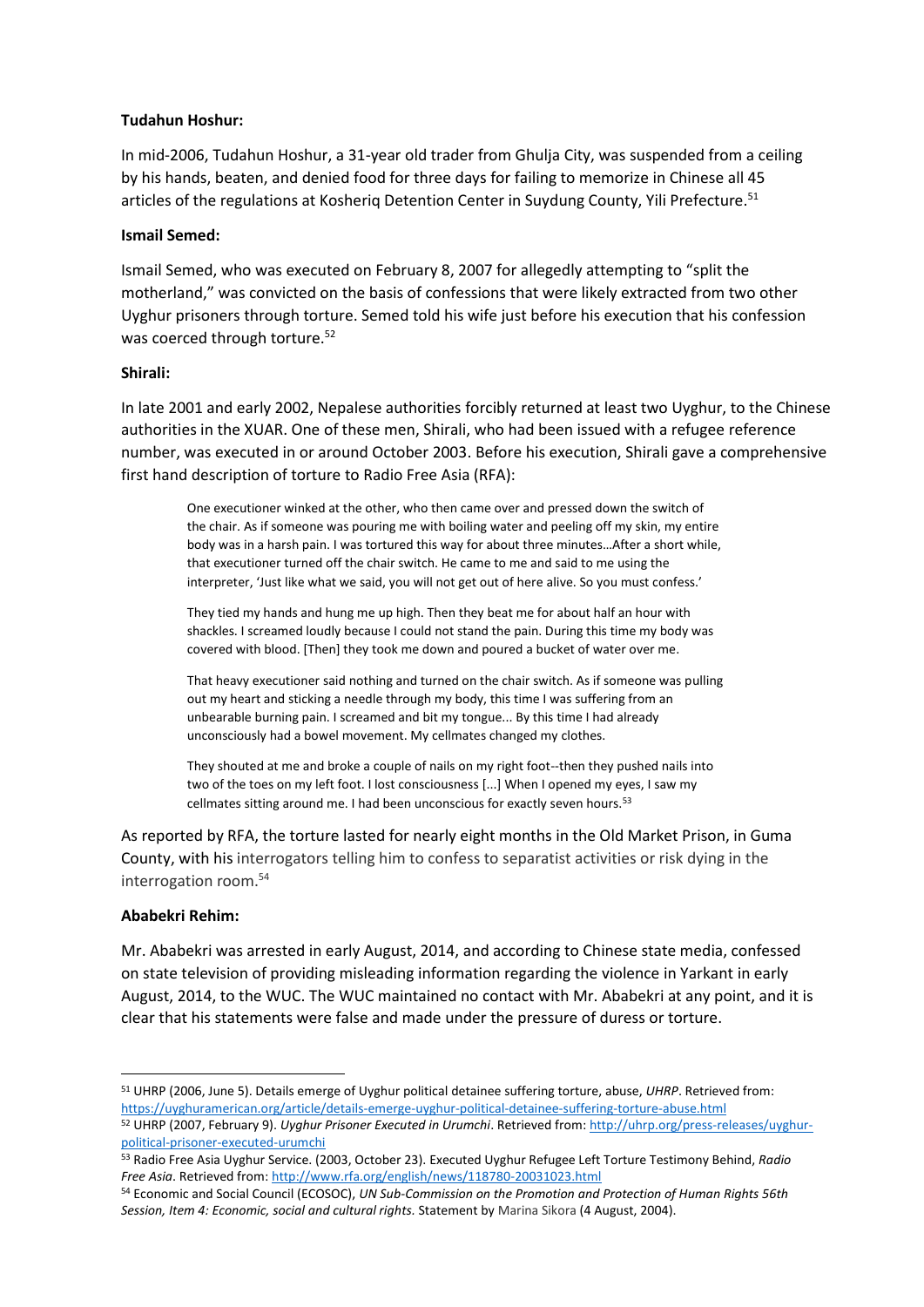# <span id="page-15-0"></span>SUMMARY OF RECOMMENDATIONS

## **A legitimate and effective complaints mechanism should be set up as a means of redress for victims of torture within China:**

Lack of an adequate complaints mechanism ensures that transparency and accountability are absent from the judicial process, particularly at the point of pre-trial detention and attempts at redress after the fact. A transparent process for complaints must be available to those who require it. The current system allows for no legitimate channel by which detainees are able to challenge their detention, rendering prisoners effectively invisible to the outside world, and drastically heightening the likelihood of torture. The current system upholds a standard of protection for those involved in torture, despite de jure recognition of the illegality of the practice.

#### **A prompt and unrestricted visit from the current Special Rapporteur on Torture:**

China must allow for an official country visit from the Special Rapporteur on Torture, Juan Méndez, as soon as possible. The last country visit made by a Special Rapporteur to the XUAR was made by Manfred Nowak back in 2005. Nowak, however, complained that he was unable to visit detention centres unannounced, that he was physically blocked from meeting with abuse victims and their families, and that he sensed, "a palpable level of fear and self-censorship which he had not experienced in the course of his previous missions." Ten years have passed without any kind of probe into the prevalence of torture within China's borders, something that is necessary now more than ever.

#### **China should provide public reports on high-risk detainee cases:**

A persistent problem has been the inability for the international community to gain adequate information regarding detainees, particularly those who have been illegally refouled from neighbouring states. Despite the Refugee Convention's prohibition against the return of persecuted individuals and groups, China must publically guarantee the safety of those that have been returned to the country and provide evidence that those returned are not to be mistreated.

## **China must amend its CPL to align itself with the definition of torture outlined in the Convention:**

Without adequate amendment of its currently accepted definition, persons who are not judicial officers, but act in an official capacity or with the consent of such an official, may not be prosecuted for torture. This will not, however, solve the problem, but remains an essential step in finding common ground on the issue of torture and its legal implications. China's persistent reluctance to accede to the Committee's requests suggests less an aversion to the recommendation itself, but a repudiation of an internationally agreed upon legal norm.

## **China must recognize the importance of human rights protections within the context of counter-terror campaigns and must abide by international standards:**

Torture does not occur in a vacuum. Given this, China must recognize the implications its approach to counter-terrorism has on the prevalence of torture. China must uphold the standards set out in the United Nations Global Counter-Terrorism Strategy resolution and Plan of Action adopted by Member States in 2006.<sup>55</sup> The resolution states that, "terrorism cannot and should not be associated with any religion, nationality, civilization or ethnic group." Likewise, the Committee and

<sup>55</sup> UN General Assembly (UNGA), The United Nations Global Counter-Terrorism Strategy, 20 September 2006, A/RES/60/288, available at[: http://www.refworld.org/docid/468364e72.html](http://www.refworld.org/docid/468364e72.html)